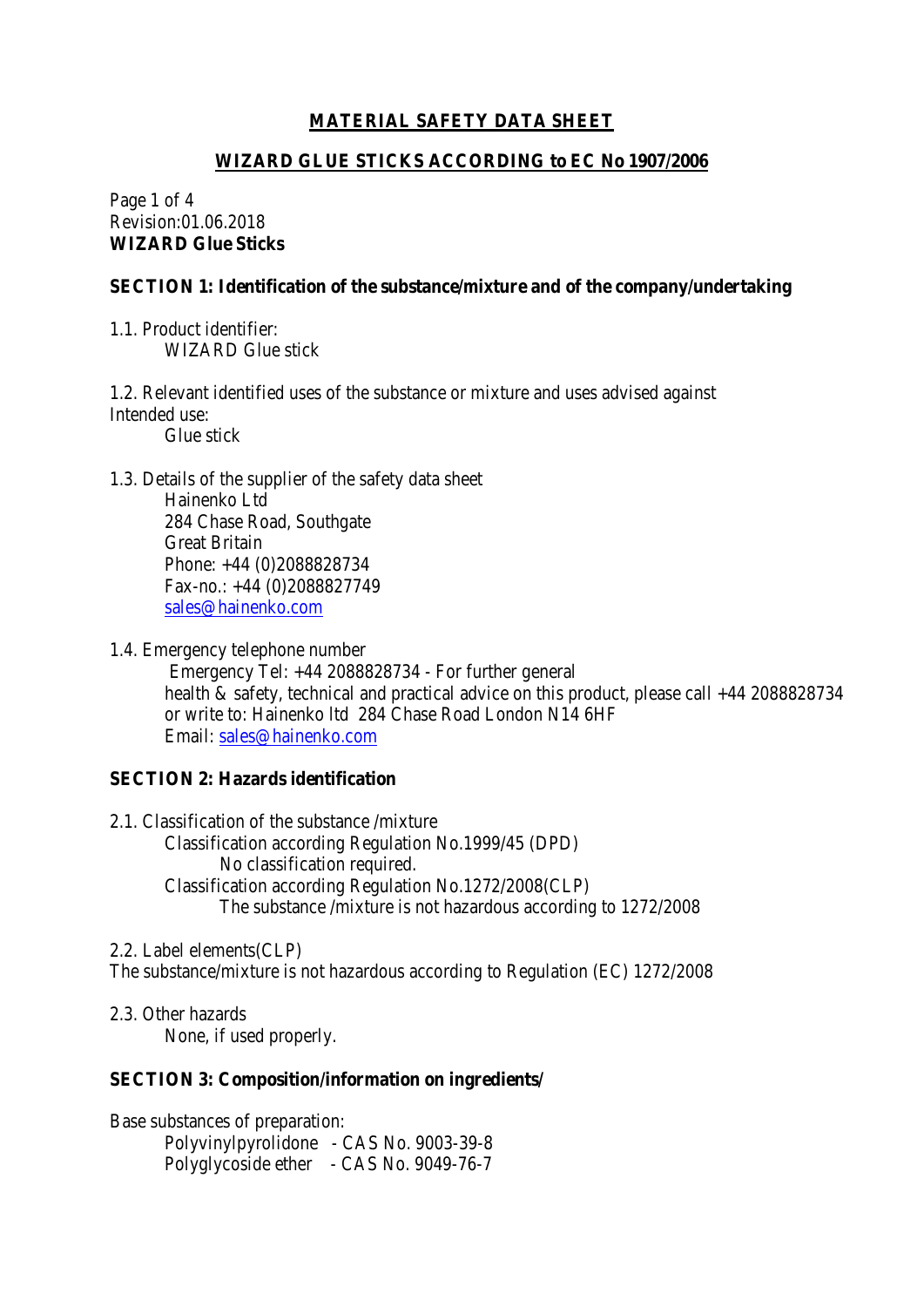Page 2 of 4 Soap /mix/ - CAS No. 822-16-2 & CAS No. 68424-38-4 Declaration of the ingredients according to CLP (EC) No 1272/2008: No data available.

Declaration of ingredients according to DPD (EC) No 1999/45: Contains no dangerous substances exceeding the limits of the ECRegulation

# **SECTION 4: First aid measures**

4.1. Description of first aid measures

General information:No special measures required,if the glue stick is used for intended purpose. In case of adverse health effects seek medical advice.

In case of inhalation: Move to fresh air, consult doctor if complaint persists.

In case of skin contact:Rinse with running water and soap.Generally the product does not irritate the skin.

In case of improper handling with glue stick and the glue gets in the eyes:Rinse immediately with plenty of running water, seek medical advice if necessary.

In case of ingestion: Rinse mouth and throat. Drink 1-2 glasses of water. Seek medical advice if symptom persist.

4.2. Most important symptoms and effects.

No further relevant information available.

## **SECTION 5: Firefighting measures**

5.1. Extinguishing media

Suitable extinguishing media: carbon dioxide, foam, powder, water spray jet, fine water spray

Extinguishing media which must not be used for safety reasons: High pressure waterjet 5.2. Special hazards arising from the substance/mixture

In the event of a fire, carbon monoxide (CO) and carbon dioxide (CO2) can be released. 5.3. Advice for firefighters

Wear protective equipment and self-contained breathing apparatus.

## **SECTION 6: Accidental release measures**

- 6.1. Personal precautions, protective equipment and emergency procedures Not needed.
- 6.2. Environmental precautions

Do not empty into drains / surface water / ground water.

6.3. Methods and material for cleaning up Remove dry, forms a slippery coating with water.

## **SECTION 7: Handling and storage**

7.1. Precautions for safe handling

No particular measures required.

Hygiene measures:See 4.1.

Use the item only as glue stick.

Page 3 of 4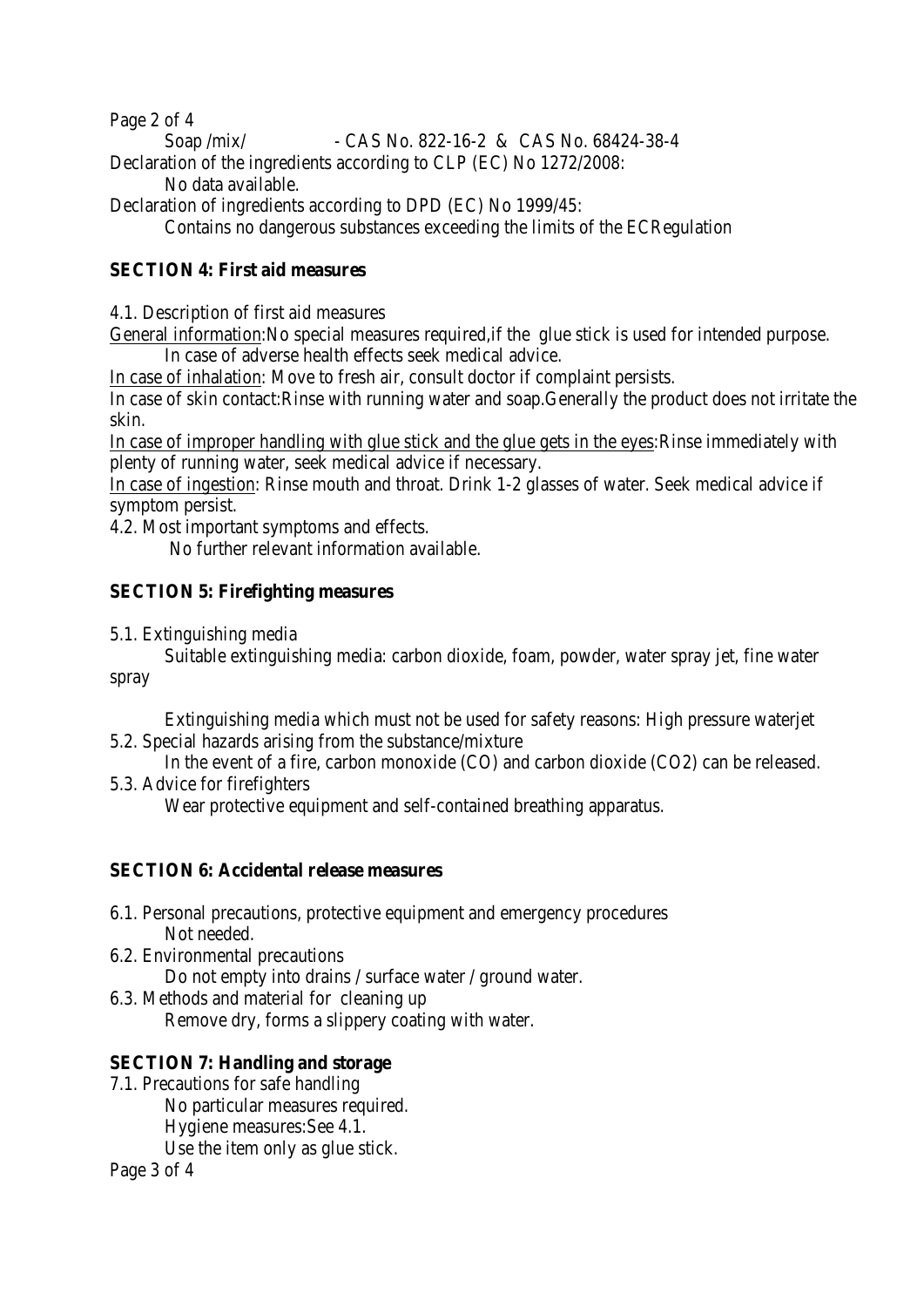7.2. Conditions for safe storage, including any incompatibilities Avoid strictly temperatures below  $+ 5$  °C and above  $+ 30$ °C. Store frost-free. Do not store together with food or other consumables (coffee, tea. etc) 7.3. Specific end use(s) Glue stick

### **SECTION 8: Exposure controls/personal protection**

8.1. Control parameters None Biological Exposure Indices: None 8.2. Exposure controls: Not needed.

## **SECTION 9: Physical and chemical properties**

9.1. Information on basic physical and chemical properties

Appearance sticks: solid and white. Odor:typical, slightly pH(10%sol. In water): 10 Initial boiling point: Not applicable Flash point:not applicable Solubility in water: soluble Melting point: not applicable Density: not applicable Softening point: 60-65 C

### **SECTION 10: Stability and reactivity**

Reactivity None if used for intended purpose. Chemical stability Stable under recommended storage conditions. Possibility of hazardous reactions None Conditions to avoid None if used for intended purpose. Incompatible materials None if used properly. Hazardous decomposition products None known